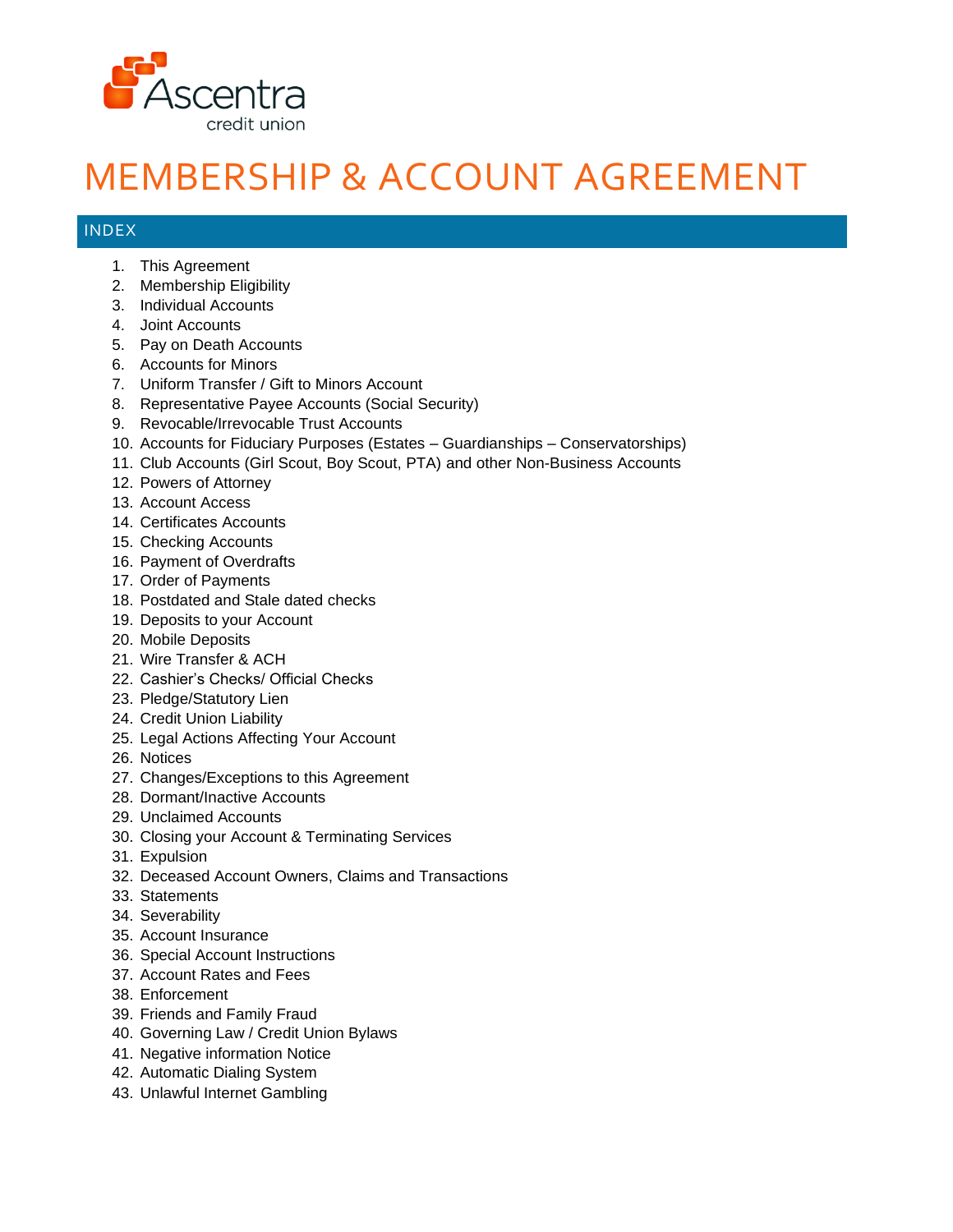**1. This Agreement:** This Agreement creates a legally binding service Agreement that governs your accounts and services with our credit union. It covers both your and the credit union's rights and responsibilities. By applying for membership, opening or using an account, initiating or using a service, signing or otherwise validating, each of you, jointly and severally, agree to the terms and conditions in this Agreement, the Funds Availability Policy Disclosure, Truth-in-Savings Disclosure, Electronic Funds Transfer Agreement and Disclosure, Privacy Notice Disclosure, any account related disclosure accompanying this Agreement, the credit union's bylaws and policies, and **any amendments or additions to these documents from time to time** which collectively govern your membership and accounts.

Please read and keep this Agreement so that you can refer to it anytime that you have a question about your membership. You may contact us at any time during normal business hours to obtain additional copies of this Agreement and you may find all of our disclosures anytime on our website at [www.ascentra.org/](http://www.ascentra.org/)disclosures. As an owner of this credit union, it is important that you read and follow the terms of this Agreement so that we can meet your account related services needs and in order for you to carry out your responsibilities and avoid any losses or liability.

In this Agreement, the words "you" and "yours" means any account owner who has signed a membership document related to the account. The words "we", "us", and "our" mean Ascentra Credit Union. The word "account" means any one or more share or other account you have with the credit union.

## **Definitions - Explanations:**

*Primary Member* – This is the member who is listed first on the account and under whose Federal Tax Identification Number pertinent information is stored and reported. This is the person who is considered the primary member and has voting rights.

*Joint Owner* – This is a person who shares in equal ownership of all share accounts under the specified account number with the exception of Individual Retirement Accounts (which must be held by an individual and may list different beneficiaries) and Certificates of Deposit (which may be held individually or with different joint owners and different beneficiaries).

*Beneficiary* – When a beneficiary is listed on an account document they are beneficiary to all accounts under that specified account number with the exception of Individual Retirement Accounts (which may list different beneficiaries), Certificates of Deposit (which may list different beneficiaries) and Iowa First Time Home Buyers Accounts (Iowa does not allow beneficiaries on these accounts).

*Multiple Beneficiaries* – If you designate more than one beneficiary on your account (or IRA or Certificate of Deposit), upon the death of the final owner, each **surviving** beneficiary will be entitled to his or her (or its) equal share of the funds in the account by dividing the amount of the funds by the number of **surviving** beneficiaries designated and will own those funds without right of survivorship. If a beneficiary dies before you, it is your responsibility to notify us and make any changes.

*Base Share* – The base share, also referred to as your membership share, is the primary savings account under the specified account number. A base share account is the account that establishes membership. All members are required to keep a minimum on deposit that is equal to the par value of one share in this account. Currently the par value of one credit union share is \$5.

*Sub-shares* – From time to time you may hear a reference to sub-share. A sub-share is a savings, money market or share draft account under a specified account number that is in addition to the base share.

**2. Membership Eligibility / Account Opening:** To join the credit union you must meet the membership requirements including purchase and maintenance of the minimum required share(s) (membership share) as set forth in the credit union's bylaws. In addition, you must be in our field of membership as described in our Charter. You authorize us to check your accounts, credit and employment history, obtain reports from third parties, including credit reporting agencies, to verify your eligibility for the accounts and services you request. You authorize us to conduct these checks at any time you apply for a new service or share/checking account.

To join the credit union, to be on an account or use a service you must provide us with your current name, residential or business street (physical) address and mailing address if different from physical address, phone number(s) and birthdate. You will be required to provide us with a current government issued picture identification and your Social Security Number (SSN), Employer Identification Number (EIN) or Tax Identification Number (TIN – for non-US Citizens). You must attest to the fact that information provided to us by you is correct and matches the information on record with the IRS/Social Security Administration. You must also inform us if you are currently subject to backup withholding.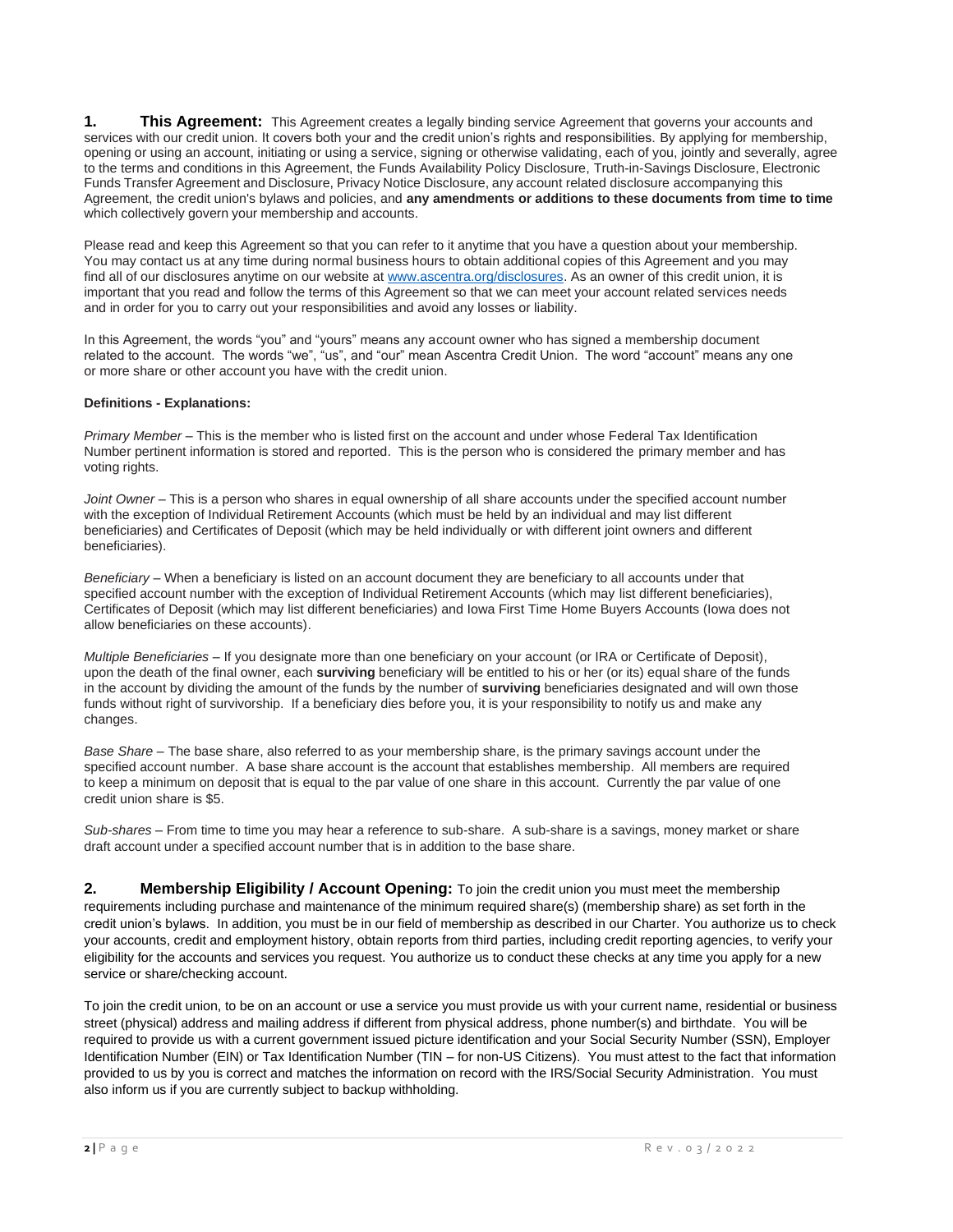Your failure to furnish a correct Taxpayer Identification Number (TIN, also includes SSN & EIN) or meet other requirements may result in backup withholding. If your account is subject to backup withholding, we must withhold and pay to the Internal Revenue Service (IRS) a percentage of dividends, interest, and certain other payments. If the credit union receives notification from the IRS that your information is a mis-match, you agree to cooperate with the credit union in providing proper information and/or documentation to the IRS. Failure to do so may result in account closure and/or fines of \$50 per year.

Upon request, we will give you the name and address of each agency from which we obtain a credit report regarding your account. We agree not to disclose account information to third parties except when: (1) it is necessary to complete a transaction, (2) the third party seeks to verify the existence or condition of your account in accordance with applicable law, (3) such disclosure complies with the law or a government agency or court order, or (4) you give us written permission.

You understand that we may deny membership to anyone based on any non-prohibited reason or basis, including but not limited to: 1) having caused us a loss, 2) harassment or abuse of our employees, volunteers, members or any affiliated person or organization, 3) having not repaid a loss, 4) lack of acceptable identification, 5) previous expulsion, 6) information we obtain about you from your account, employment and credit history or 7) your failure to comply with any of your responsibilities under this agreement.

You are required to provide us various contact methods and inform us if and when these change. This would include your physical address, mailing address, home phone number, work phone, cell/mobile phone number and email address. You agree to return phone calls or answer letters and emails in our attempts to contact you for issues that relate directly to activity on your account.

**3. Individual Accounts:** An individual account is an account owned by one (1) member (individual) qualified for credit union membership. If the account owner dies, the interest passes, subject to applicable law, to the account owner's estate or Payable on Death (POD) beneficiary/payee or trust beneficiary, subject to other provisions of this Agreement governing our protection for honoring transfer and withdrawal requests of an owner or owner's power of attorney prior to notice of an owner's death and to any security interest or pledge granted by the account owner and subject to our statutory lien rights.

**4. Joint Accounts:** A joint account is an account owned by two (2) or more persons. **Rights of Survivorship**. Unless otherwise stated on the membership document, a joint account includes rights of survivorship. This means when one (1) owner dies, all sums in the account will pass to the surviving owner(s). A surviving owner's interest is subject to the credit union's statutory lien for the deceased owner's obligations, and to any security interest or pledge granted by a deceased owner, even if a surviving owner did not consent toit. **Control of Joint Accounts**. Any owner is authorized and deemed to act for any other owner(s) and may instruct us regarding transactions and other account matters. Each owner guarantees the signature of any other owner(s). Any owner may withdraw all funds, stop payment on items, transfer, or pledge to us all or any part of the shares without the consent of the other owner(s). We have no duty to notify any owner(s) about any transaction. We reserve the right to require written consent of all owners for any change to or termination of an account. If we receive written notice of a dispute between owners or inconsistent instructions from them, we may suspend or terminate the account and require a court order or written consent from all owners to act.

As an owner or trustee on an account you can add a new account and/or service with us under an existing account number by any means we allow according to this Agreement. When you request to add an account and/or service, you understand that we may require you to sign additional documents. Any owner/trustee may add the new account and/or service without the permission of the other owners/trustees thus holding all owners liable for the action taken. The credit union will require all owners to acknowledge the addition of a checking account by signing the appropriate documents. If you wish to limit your liability based on the actions of another owner or trustee you may close the account or in some cases remove yourself from the account, and open a separate individual account. An owner or trustee cannot remove another owner or trustee from an account.

**Joint Account Owner Liability**. If an item deposited in a joint account is returned unpaid, a joint account is overdrawn, or if we do not receive final payment on a transaction, the owners, jointly and severally, are liable to us for the amount of the returned item, overdraft, or unpaid amount and any charges, regardless of who initiated or benefited from the transaction. If any account owner is indebted to us, we may enforce our rights against any account of the indebted owner, including all funds in the joint account regardless of who contributed the funds in the account.

**Changes to a Joint Account.** If, upon mutual agreement, a joint owner is removed from an account it is your responsibility to change, or request our help in changing, any password, code, Personal Identification Number or other security method for all of your accounts and services.

**Access to Information.** You understand that a joint owner is applicable to all the deposits accounts under the specific account number with the exception of IRA (Individual Retirement Accounts – which can only be held in the name of the Primary Owner) and Certificates of Deposit (which in addition to the Primary Owner can have different joint owners). Loans may also be listed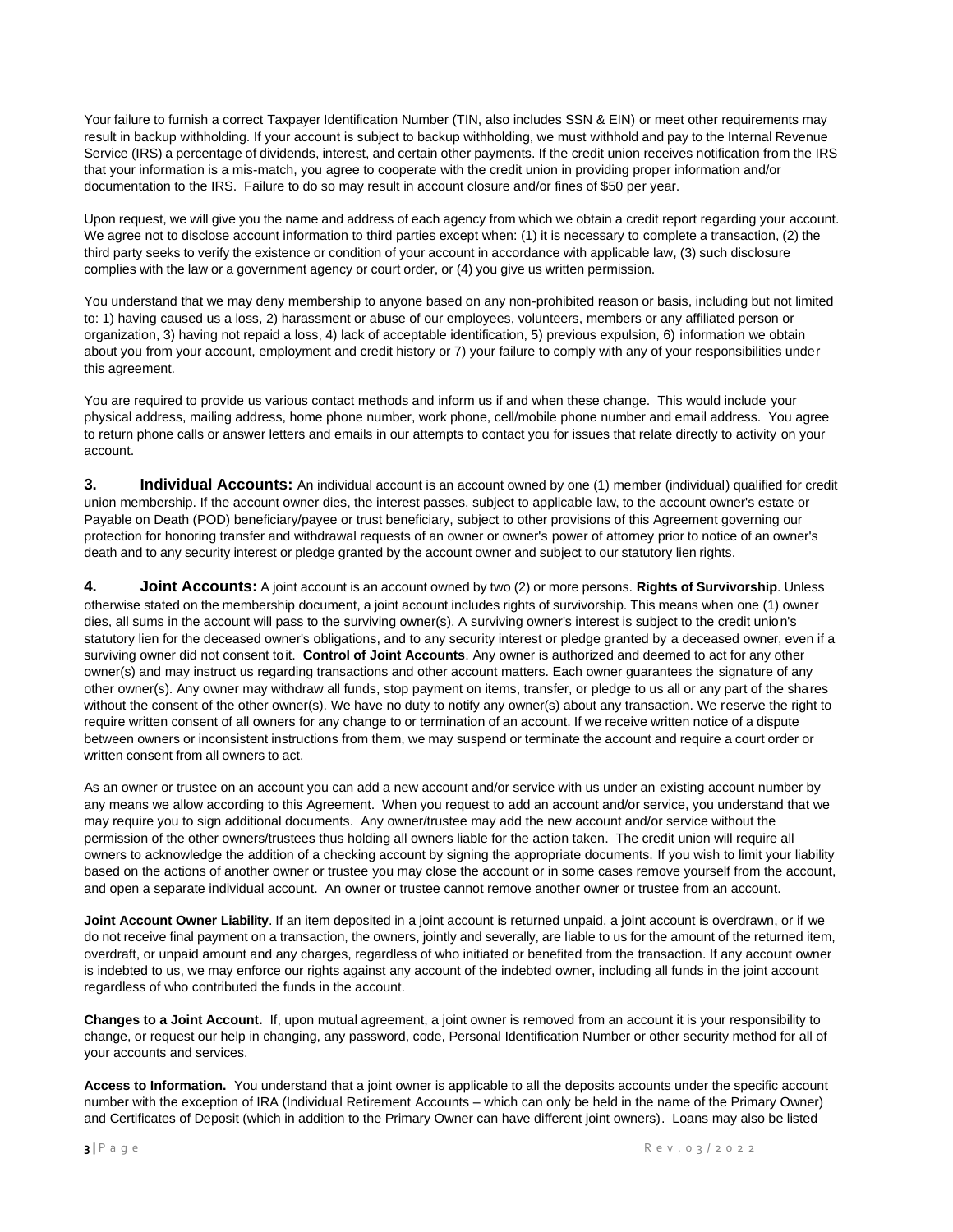under your account number which may or may not have the joint owner(s) as a party to the loan. Regardless, you understand that the joint owner will have access to all the information under the account number via digital banking and/or monthly statements.

**5. Pay on Death:** A Payable on Death (POD) account or Totten trust account designation is an instruction to the credit union that an individual or joint account so designated is payable to the owner(s) during his, her or their lifetimes and, when the last account owner dies, payable to all the surviving POD or trust beneficiaries/payees. If there is more than one (1) surviving beneficiary/payee, the account is owned jointly by such beneficiaries/payees without rights of survivorship upon the death of the last account owner. We are not obligated to notify any beneficiary/payee of the existence of any account or the vesting of the beneficiary/payee's interest in any account, except as otherwise provided by law. You understand that it is your responsibility and not ours to inform any person or organization that he, she or it is a beneficiary payee on your account. If the beneficiary payee on the account dies before you, it is your responsibility to notify us and make any changes to the account. All beneficiaries listed on the master account agreement apply to all subshares/subaccounts with some exceptions. Exceptions include certificates of deposit, Iowa First Time Home Buyer's Savings Accounts and Individual Retirement Accounts (IRA) accounts at the credit union. Certificates of deposit must specifically name beneficiaries on each certificate. IRA account beneficiaries are treated as separate and also have specifically designated beneficiaries. The State of Iowa does not allow for funds in a First Time Home Buyer's Savings Accounts pass to a beneficiary but must be included in the deceased member's estate. This paragraph does not apply to an account held on behalf of or held in the name of a trust.

**6. Accounts for Minors:** We may require any account established by a minor to be a joint account with an owner who has reached the age of majority under state law and who shall be jointly and severally liable to us for any returned item, overdraft, or unpaid charges or amounts on such account. We may pay funds directly to the minor without regard to his or her minority. Unless a guardian or parent is an account owner, the guardian or parent shall not have any account access rights. We have no duty to inquire about the use or purpose of any transaction. We will not change the account status when the minor reaches the age of majority unless authorized in writing by all account owners and approved by the credit union. Checking accounts for minors under the age of 13 will normally not be allowed unless a recurring direct deposit is established or other circumstances warrant this type of account.

**7. Uniform Transfer / Gift to Minors Account:** A Uniform Transfers/Gifts/ to Minors Account (UTMA/UGMA) is an individual account created by a custodian who deposits funds as an irrevocable gift to a minor. The minor to whom the gift is made is the beneficiary of the custodial property in the account. Though dividends/interest paid to the account are/is reported under the minor's name and Social Security Number, you as the custodian are the owner of the account on behalf of the minor. The custodian has possession and control of the account for the exclusive right and benefit of the minor and, barring a court order otherwise, is the only party entitled to make deposits, withdrawals, or close the account. We have no duty to inquire about the use or purpose of any transaction. If the custodian dies, we may suspend the account until we receive instructions from any person authorized by law to withdraw funds or a court order authorizing withdrawal. When the minor reaches twenty-one / eighteen years of age, it is your responsibility to pay the funds in the account to the minor. You, as custodian, will still be the only owner of the account.

8. **Representative Payee Accounts (Social Security):** You may open and own an account and related services as representative payee for a social security beneficiary. You understand that we may require you to prove both your authority to act as representative for the social security beneficiary and your identity as a representative payee before opening the account. The account is a one owner account owned by you as a representative payee, in which you as the account ownerrepresentative payee hold the funds for the exclusive right and benefit of the social security beneficiary. While dividends/interest paid the account are/is reported under the beneficiary's name and Social Security Number you as the representative payee are the owner of the account and, barring a court order, are the only person who is entitled to conduct transactions on the account, and initiate, change, add, close or terminate the account or services.

**9. Revocable/Irrevocable Trust Accounts:** Accounts may be opened for the benefit of a trust by the trustee(s) duly appointed in the trust documents. The credit union will require information on the grantors of the trust and will also require any and all trustees sign membership documents. The credit union will require a copy of the trust documents or certificate of trust prior to account opening. You understand that for IRS reporting purposes the name that appears on our account documents must match the social security number or EIN number provided by you to open the account. While we will notate in our records the full legal name of the trust. Limitations on our computer systems and reporting to the IRS dictate how the name will appear on your statements. Each person listed as trustee understands that any trustee acting alone may initiate, change, add, close or terminate the account and/or a service and that his or her signature on the membership documents or continued use of an account or service (including receipt of or availability to statements) confirms his or her agreement to any later initiation, change, addition, closure or termination of account and/or service by any other trustee on the account. Notwithstanding the above sentence, the credit union reserves the right to require all trustees to consent in writing to these actions. You understand that you or any other person listed as trustee on this account are fully responsible for fulfilling the duties and responsibilities of the trust,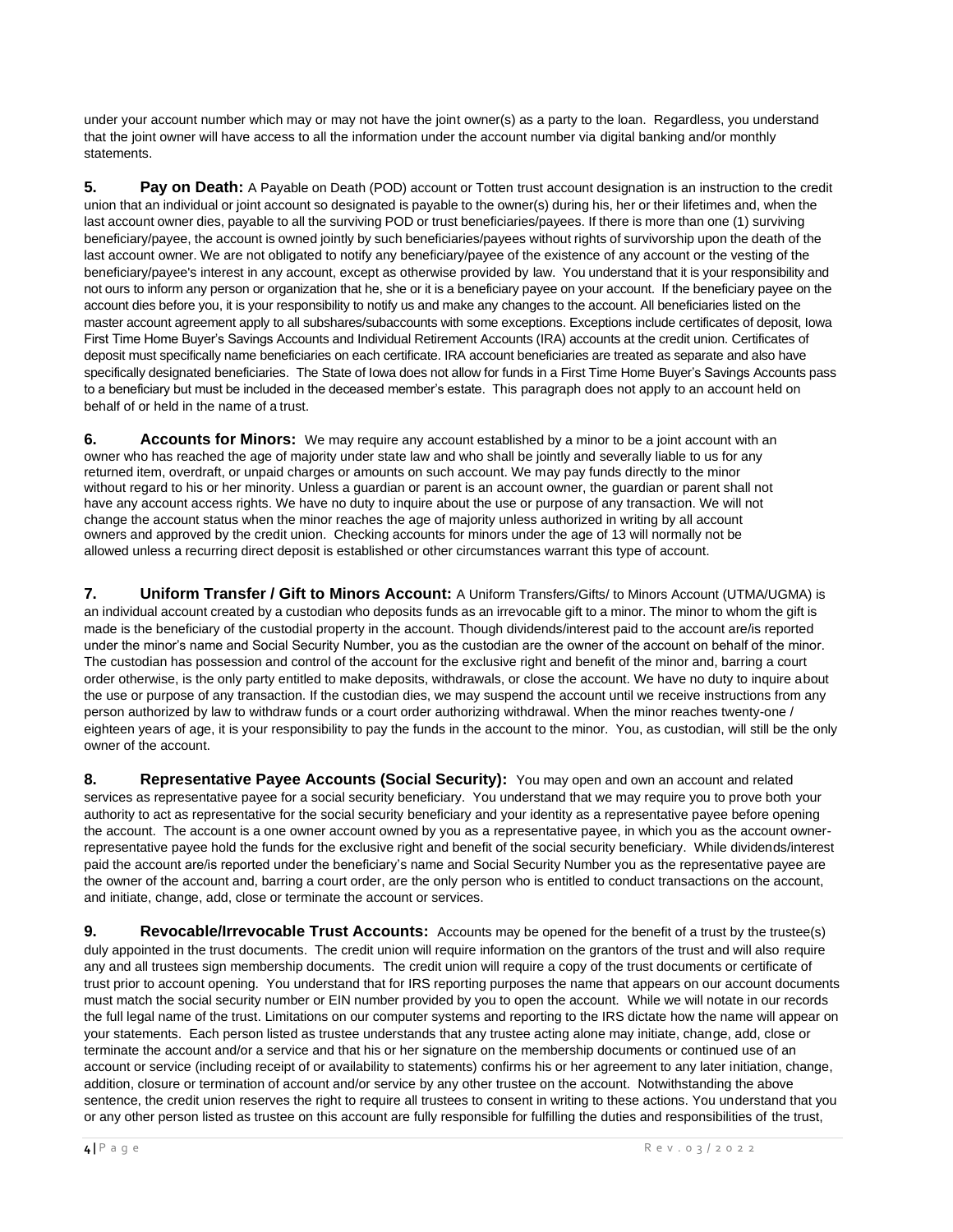and that we may rely exclusively on the terms of this Agreement. You understand that it is the responsibility of the grantors and/or trustees to provide the credit union information regarding the changes to the trust including changes to named trustees. All persons or organizations associated in any way with the trust agree to indemnify and defend us against and hold us harmless from any loss, damage, claim or liability that occurs as a result of opening, initiating, conducting transactions on, changing, adding, closing or terminating the account or services. Unless specifically allowed for in the trust documents and proof of such is provided to the credit union, we will not allow a person to act as power of attorney for a named trustee. For your and our protection, we will require all checks made payable to the trust be deposited into the account for the trust.

**10. Accounts for Fiduciary Purposes (Estates – Guardianships – Conservatorships):** When you open an account and related services to hold the funds of an estate, memorial, guardianship, conservatorship or other fiduciary, legal or court ordered purpose, you understand and agree that we are only providing you with an account to hold funds and we are not assisting you with or advising you about, the estate, memorial, guardianship, conservatorship or other fiduciary, legal or court ordered purpose. You also agree that you, the owner and fiduciary, are fully responsible for fulfilling the duties and responsibilities of that estate, memorial, guardianship, conservatorship or other fiduciary, legal or court ordered purpose and that we may rely exclusively on the terms of this Agreement. Your authority to transact business will remain in full force until we receive a court order or notice from lawful authority indicating otherwise. Any notice will not affect any checks, drafts or items in process at the time the notice is given. You will notify us of any change that affects the account and you warrant that all actions you take regarding the account be for the sole benefit of the person or purpose you are acting on behalf of.

**11. Club Accounts (i.e., Girl Scout, Boy Scout, PTA) and other Non-Business Accounts:** When you open an account for a non-profit, non-business club or organization, you understand that the credit union will require additional documentation to insure that you have the authority to open such an account. The credit union will require a minimum of two signers on the account. You also agree that should a governing authority (i.e., club board of directors, club sponsor) request in writing information relating the activity on the account, you hereby authorize release of such information.

**12. Powers of Attorney:** If you give a person power of attorney, you understand that we may require that person to prove the authenticity of the power of attorney and both his or her authority to act as your attorney-in-fact and his or her identity as your attorney-in-fact before allowing the attorney-in-fact to open, initiate, conduct transactions on, change, add, close or terminate an account or service. Further if we choose to rely on your power of attorney, both you and your attorney-in-fact agree to indemnify and defend us against and hold us harmless from any loss, damage, claim or liability that occurs as a result of our reliance on the power of attorney. In the event we choose to rely on your power of attorney you understand that the attorney-infact's authority to conduct transactions, open, initiate, change, add, close or terminate accounts and services will continue until we receive written notice that you have terminated their authority or until we receive written notice of your death and have a reasonable opportunity to act on that notice.

**Changes to Power of Attorney.** If you request to change or remove a power of attorney from your account it is your responsibility to change, or request our help in changing, any password, code, Personal Identification Number or other security method for all of your accounts and services.

**13. Account Access: Authorized Signature.** Your signature on the Membership forms authorizes your account access. We will not be liable for refusing to honor any item or instruction if we believe the signature is not genuine. If you have authorized the use of a facsimile signature, we may honor any check or draft that appears to bear your facsimile signature even if it was made by an unauthorized person. You authorize us to honor transactions initiated by a third person to whom you have given your account number even if you do not authorize a particulartransaction.

**Access Options**. You may withdraw or transfer funds from your account(s) in any manner we permit (e.g., at an automated teller machine, in person, by mail, Internet access, automatic transfer, or telephone, as applicable). We may return, as unpaid, any check or draft drawn on a form we do not provide, and you are responsible for any loss we incur handling such a check or draft.

**Credit Union Examination**. We may disregard information on any check or draft other than the signature of the drawer, the amount and any magnetic encoding. You agree we do not fail to exercise ordinary care in paying an item solely because our procedures do not provide for sight examination of items.

**General Withdrawal Limitations:** There are a number of circumstances where you may not be able to withdraw funds from your account. These include but are not limited to the following: 1) you try to withdraw or make a transfer request by a method we do not permit; 2), you, a power of attorney or any person fails to present authoritative documentation and/or identification that we require; 3) disputes or uncertainty occurs over who owns the account or the funds held in the account; 4) funds from deposited checks are not yet available for withdrawal or deposited checks have been returned unpaid and we have charged them back against the account; 5) the funds held in the account are held or offset under our contractual security interest or statutory lien rights because you or another owner owes money to us; 6) we have been served with a garnishment or levy or other legal process or notice by a third party affecting the account; 7) you have exceeded daily limitations associated with the device being used; or, 8) for your own protection, should you appear to lack the capacity to conduct a transaction or appear to be acting under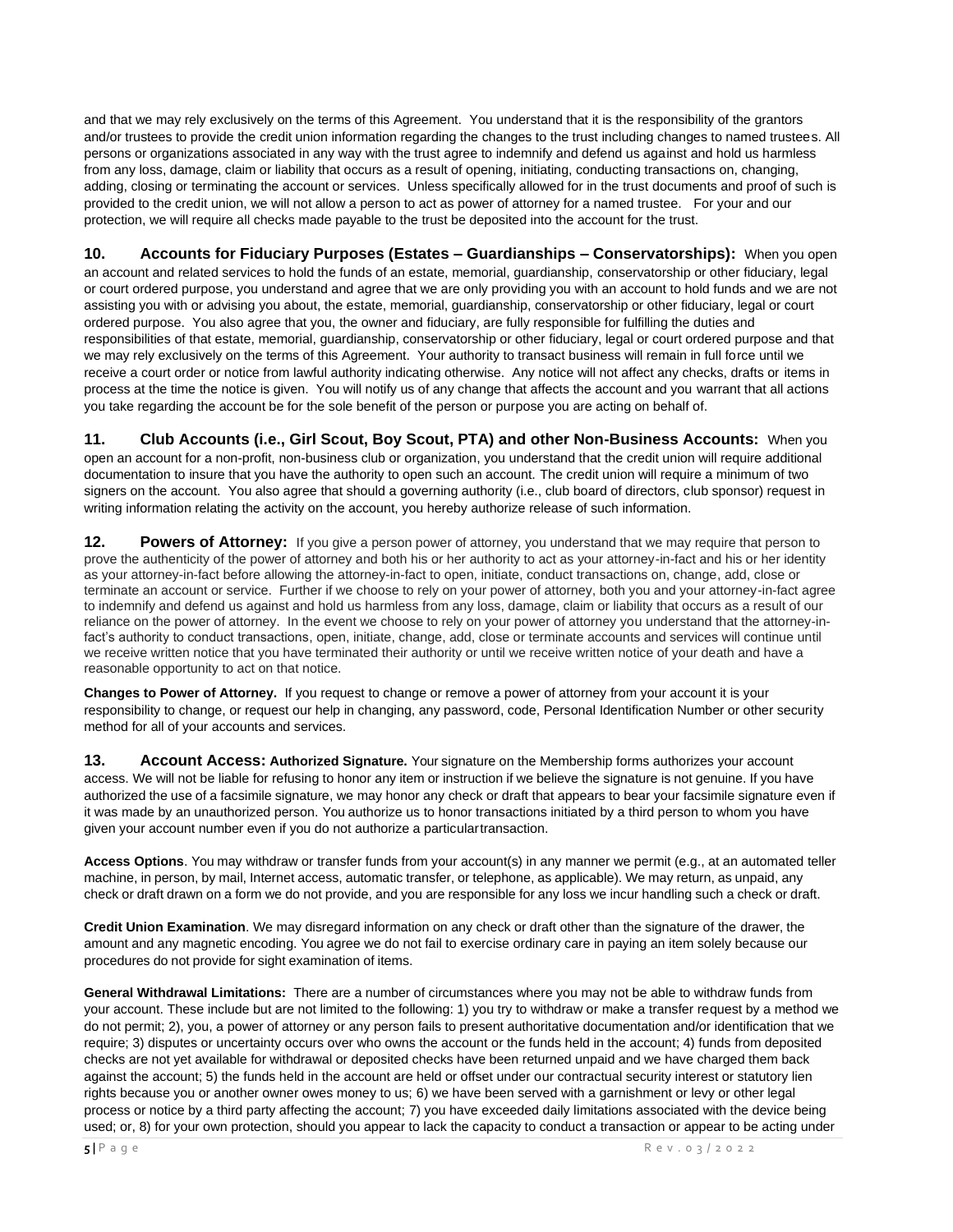duress. Finally, for the protection of all members and the credit union, you understand that we may require you to provide us with written notice of your intent to make a withdrawal from your account up to sixty calendar days before the time that you would like to withdraw the funds.

**Specific Account Withdrawal Limitations:** Certain account types, which are disclosed in the Truth-in-Savings documents, limit the number of withdrawals and/or transfers allowed on each account. Please refer to that document for specific limitations including early withdrawal fees, types of transactions allowed, and limits on specific various types of accounts.

**14. Certificates Accounts:** All time deposit, term share, share certificate, or certificate of deposit account allowed by state law (certificate account), whichever we offer, is subject to the terms of this Agreement, the Truth-in-Savings Disclosure and Account Deposit Receipt for each account.

**15. Checking Accounts: Forms:** For your and our protection, you agree to use our check forms provided by our authorized vendor. You understand that if you use another form that we may not pay the check and agree that such nonpayment is not wrongful. In addition, if we do pay based on such a form, you agree to be responsible for any loss and fees incurred as a result of using that check form. If your checkbook, box(es) of checks or any individual check is lost or stolen, you are to contact us immediately at 1-563-355-0152 or 1-800-426-5241. The sooner you contact us, the less liability you will have for unauthorized activity. If you choose to have your check forms printed with the notation "two signatures required" for your own internal control, you understand that we cannot and will not monitor this. You agree to take full responsibility for and address the matter to recover any loss that occurs should a check clear containing only one signature.

**Conversion of Checks to Electronic Funds Transfers.** A merchant, person or other organization can convert your check and checking information to an electronic funds transfer (EFT) and debit your account. The conversion of your check to an EFT is covered by the Agreement and our Electronic Fund Transfer disclosures. You agree that we may honor the EFT and debit your account just as if the original check were presented for payment. Should a person, merchant or other organization convert your check to an EFT you will have to contact them about obtaining a copy of your check. You acknowledge that checks that you issue which are subsequently processed as electronic debits may be eligible for processing on the same day they are authorized by you.

**Remotely Created Checks.** For purposes of this paragraph, "account" means a transaction account, credit account, and any other account on which checks (share drafts) may be drawn. A remotely created check is a check created by someone other than the person on whose account the check is drawn. A remotely created check is generally created by a third-party payee as authorized by the owner of the account on which the check is drawn. Authorization is usually made over the telephone or through on-line communication, such as Bill Payer. The owner of the account does not sign a remotely created check. In place of the owner's signature, the remotely created check usually bears a statement that the owner authorized the check or bears the owner's printed or typed name. If you authorize a third party to draw a remotely created check against your account, you may not later revoke your authorization. It is your responsibility to resolve any authorization issues directly with the third party. We are not required to credit your account and may charge against your account any remotely created check for which the third party has proof of your authorization.

**Stop Payment Order Request**. Any owner may request a stop payment order on any check or draft drawn on the owner's account. To be binding the order must be in writing, dated, signed, and must accurately describe the check or draft including the exact account number, check or draft number and the exact amount of the check or draft. This exact information is necessary for the credit union's computer to identify the check or draft. If we receive incorrect or incomplete information, we will not be responsible for failing to stop payment on the check or draft. In addition, we must receive sufficient advance notice of the stop payment order to allow us a reasonable opportunity for us to act on it. If we re-credit your account after paying a check or draft over a valid and timely stop payment order, you agree to sign a statement describing the dispute with the payee, to assign to us all of your rights against the payee or other holders of the check or draft and to assist us in any legal action.

**Duration of Order.** You may make an oral stop payment order which will lapse within 14 calendar days unless confirmed in writing within that time. Written stop payment orders are effective for six (6) months and may be renewed for additional six (6) month periods by requesting in writing that the stop payment order be renewed within a period during which the stop payment order is effective. We are not required to notify you when a stop payment order expires.

**Liability.** Fees for stop payment orders are set forth in the Truth-in-Savings Disclosure or Schedule of Fees and Charges. You may not stop payment on any certified check, cashier's check, teller's check, or any other check, draft, or payment guaranteed by us. Although payment of an item may be stopped, you may remain liable to any item holder, including us. You agree to indemnify and hold the credit union harmless from all costs, including attorney's fees, damages or claims related to our refusing payment of an item, including claims of any joint account owner, payee, or endorsee in failing to stop payment of an item as a result of incorrect information provided by you.

**16.** Payment of Overdrafts: If, on any day, the available funds in your share account are not sufficient to pay the full amount of a check, draft, item, transaction or other items posted to your account plus any applicable fee ("overdraft"), we may pay or return the overdraft. The credit union's determination of an insufficient available account balance may be made at any time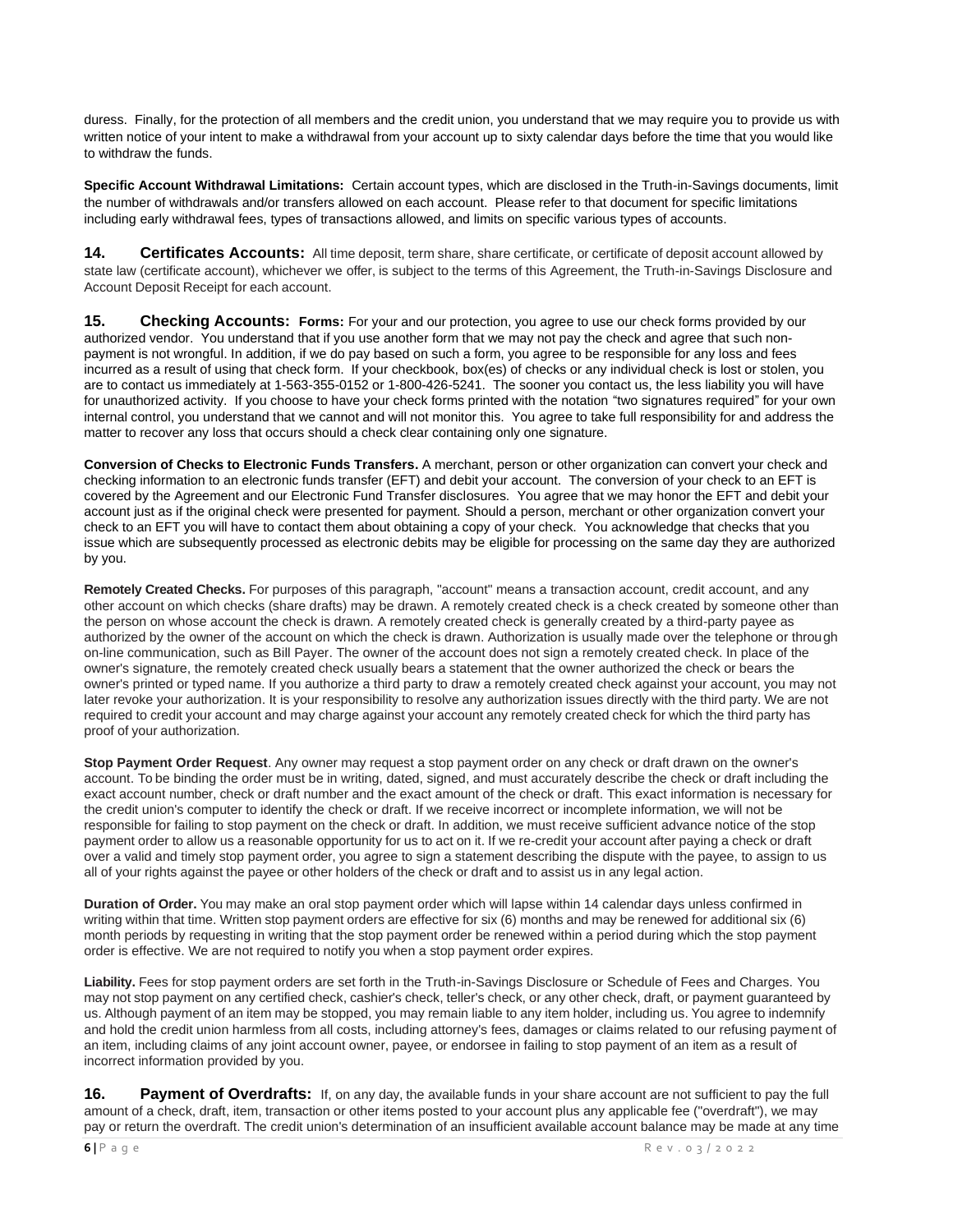between presentation and the credit union's midnight deadline with only one (1) review of the account required. We do not have to notify you if your account does not have sufficient available funds to pay an overdraft. Your account may be subject to a charge for each overdraft regardless of whether we pay or return the overdraft. Except as otherwise agreed in writing, if we exercise our right to use our discretion to pay an overdraft, we do not agree to pay overdrafts in the future and may discontinue covering overdrafts at any time without notice. If we pay an overdraft or impose a fee that overdraws your account, you agree to pay the overdrawn amount in accordance with your overdraft protection plan or, if you do not have such a plan, in accordance with our overdraft payment policy.

**17. Order of Payments:** Checks, drafts, items and other transactions may not be processed in the order that you make them or in the order that we receive them. We may, at our discretion, pay a check, draft or item and execute other transactions on your account in any order we choose. The order in which we process checks, drafts and items and execute other transactions on your account may affect the total amount of overdraft fees that may be charged to your account. Please contact us if you have questions about how we pay checks or drafts and process transfers and withdrawals. Under most circumstances we pay items as they are received throughout the day, allowing for credits to the account to post first if they are received in the same batch with account debits. Checks received via draft in-clearing batches will be sorted and paid based on lowest dollar amount items first, this should result in the fewest overdraft charges to the member.

**18. Postdated and Stale Dated Checks:** You agree not to issue any check or draft that is postdated. If you do issue a check or draft that is payable on a future date and we pay it before that date, you agree that we shall have no liability to you for such payment. You agree not to deposit checks, drafts, or other items before they are properly payable. We are not obligated to pay any check or draft drawn on your account that is presented more than six (6) months past its date.

**19. Deposits to your Account:** Funds may be deposited to any account, in any manner approved by the credit union in accordance with the requirements as set forth in the Truth-in-Savings Disclosure. Deposits made by mail, at night depositories or at unstaffed facilities are not our responsibility until we receive them. We reserve the right to refuse or to return any deposit. The availability of funds in your account may be delayed as described in our Funds Availability Policy Disclosure.

**Endorsements.** We may accept transfers, checks, drafts, and other items for deposit into any of your accounts if they are made payable to, or to the order of, one (1) or more account owners even if they are not endorsed by all payees. You authorize us to supply missing endorsements of any owners if we choose. If a check, draft or item that is payable to two (2) or more persons is ambiguous as to whether it is payable to either or both, we may process the check, draft or item as though it is payable to either person. If an insurance, government, or other check or draft requires an endorsement, we may require endorsement as set forth on the item. Endorsements must be made on the back of the share draft or check within 1½ inches from the top edge, although we may accept endorsements outside this space. However, any loss we incur from a delay or processing error resulting from an irregular endorsement or other markings by you or any prior endorser will be your responsibility.

**Collection of Items.** We act only as your agent and we are not responsible for handling items for deposit or collection beyond the exercise of ordinary care. We are not liable for the negligence of any correspondent or for loss in transit, and each correspondent will only be liable for its own negligence. We may send any item for collection. Items drawn on an institution located outside the United States are not accepted for deposit. You waive any notice of nonpayment, dishonor, or protest regarding items we purchase or receive for credit or collection to your account. We reserve the right to pursue collection of previously dishonored items at any time, including giving a payor financial institution extra time beyond any midnight deadline limits.

**Restrictive Legends.** Some checks and drafts contain restrictive legends or similar limitations on the front of the item. Examples of restrictive legends include "two signatures required", "void after 60 days" or "not valid over \$500." We are not liable for payment of any check or draft contrary to a restrictive legend or other limitation contained in or on the item unless we have specifically agreed in writing to the restrictions or limitations.

**Final Payment.** All items, checks, wire transfers, Automated Clearing House (ACH) transfers and other credits credited to your account are provisional until we receive final payment. If final payment is not received, we may charge your account for the amount of such items or ACH transfers and impose a return item charge on your account. Any collection fees we incur may be charged to your account. We reserve the right to refuse or return any item or funds transfer.

**Direct Deposits.** We may offer preauthorized deposits (e.g., payroll checks, Social Security or retirement checks, or other government checks) or preauthorized transfers from other accounts. You must notify us at least 30 days in advance to cancel or change a direct deposit or transfer option. If your account is overdrawn, you authorize us to deduct the amount your account is overdrawn from any deposit, including deposits of government payments or benefits. Upon a bankruptcy filing, unless you cancel the authorization, we will continue applying payments from direct deposits in accordance with your authorization on file with us. If we are required to reimburse the U.S. Government for any benefit payment directly deposited into your account, we may deduct the amount returned from any of your accounts, unless prohibited by law.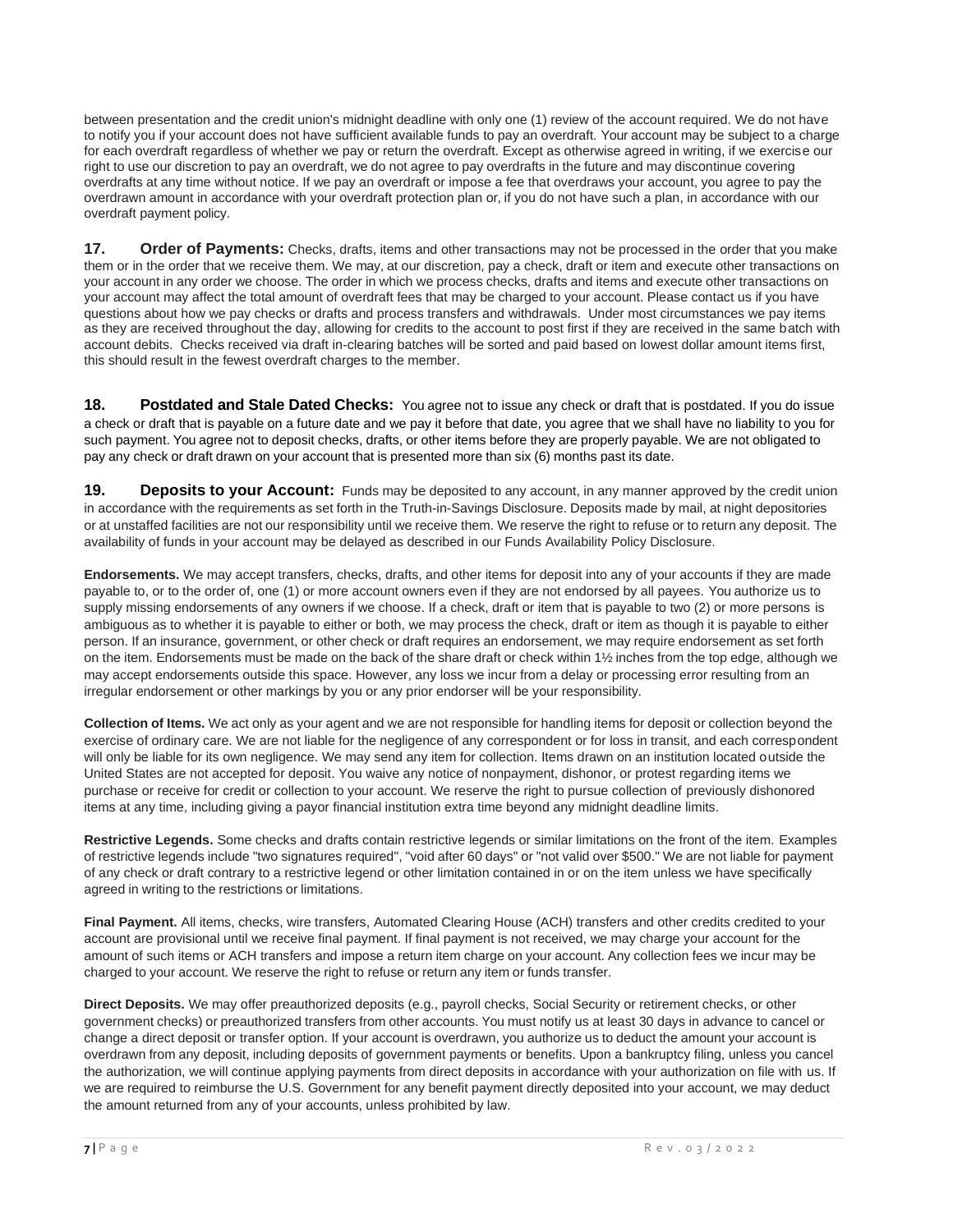**Crediting of Deposits.** Deposits made after the deposit cut-off time and deposits made on either holidays or days that are not our business days will be credited to your account on the next business day.

**Erroneous Deposits to your Account.** If a deposit or other credit is made in error to your account that you are not entitled to, you understand that we may debit your account for the amount of the erroneous deposit and we may do so without notice to you, regardless of when the original deposit took place. If you withdraw any or all of the funds erroneously deposited to your account, you agree that you are obligated to reimburse us for the amount of the erroneous deposit or credit and any cost and fees as stated in this Agreement and the Rate and Fee Disclosures

**20. Mobile Deposit.** The credit union will offer mobile deposit via our digital banking application to eligible checking account holders. Members wishing to participate in this service must agree to the Digital Banking Terms and Conditions and the Mobile Deposit Agreement which are provided within the application. In general members are granted access to mobile deposits with the following limitations: For checking accounts in good standing, with a valid e-mail address on file a daily limit of \$5,000 is in effect. Members requesting an increased daily limit will have their accounts reviewed on an individual basis. Credit history, deposit history, and reasonableness of the request will be taken into account. Eligibility can be revoked at any time if a member breaches any term of the aforementioned agreements, or if a member uses the service for any unauthorized or illegal purpose. Members must endorse their checks with their signature and the notation "Mobile Deposit to Ascentra Credit Union Only". Please reference the Mobile Deposit Disclosure found in the application or online a[t https://www.ascentra.org/disclosures](https://www.ascentra.org/disclosures) for further information. You must never give your digital banking login credentials to another person, especially to make mobile deposits.

**21. Wire Transfers and ACH:** Except as amended by this Agreement, electronic funds transfers we permit that are subject to Article 4A of the Uniform Commercial Code will be subject to such provisions of the Uniform Commercial Code as enacted by the state where the main office of the credit union is located, Iowa. We may execute certain requests for electronic funds transfers by Fedwire. Fedwire transactions are subject to Federal Reserve Board Regulation J. You may order electronic funds transfers to or from your account. We will debit your account for the amount of an electronic funds transfer and will charge your account for any fees related to the transfer. Unless we agree otherwise in writing, we reserve the right to refuse to execute any order to transfer funds to or from your account. We are not obligated to execute any order to transfer funds out of your account if the amount of the requested transfer plus applicable fees exceeds the available funds in your account. We are not liable for errors, delays, interruptions or transmission failures caused by third parties or circumstances beyond our control including mechanical, electronic or equipment failure. We will not provide you with next day notice of ACH, wire transfers and other electronic payments credited to your account. You will receive notice of such credits on your account statements or through electronic notification if you have signed up for that service. You may contact us to determine whether a payment has been received. If we fail to properly execute a payment order, and such action results in a delay in payment to you, we will pay you dividends for the period of delay as required by applicable law. The dividends or interest paid to you will be based on the lowest nominal dividend or interest rate we were paying on any account during that period. Payment orders we accept will be executed within a reasonable time of receipt but may not necessarily be executed on the date they are received. Cut-off times may apply to the receipt, execution and processing of funds transfers, payment orders, cancellations, and amendments and, if received after a cut-off time, may be treated as having been received on the next following funds transfer business day. Information about any cut-off times is available upon request. When you initiate a wire transfer, you may identify the recipient and any financial institution by name and by account or identifying number. The credit union and any other financial institutions facilitating the transfer may rely strictly on the account or identifying number even if the number identifies a different person or financial institution. Any account owner may amend or cancel a payment order even if that person did not initiate the order. We may refuse requests to amend or cancel a payment order that we believe will expose the credit union to liability or loss. Any request to amend or cancel a payment order that we accept will be processed within a reasonable time after it is received. You agree to hold us harmless from and indemnify us for all losses and expenses resulting from any actual or attempted amendment or cancellation of a payment order. We may require you to follow a security procedure to execute a payment order or certain electronic funds transfer transactions. We will notify you of any such security procedures and you agree that our security procedures are commercially reasonable.

You acknowledge that processing of international ACH transactions may be delayed if necessary to complete OFAC screening. All entries will be credited to or debited from your account in US Dollars. You will bear all currency conversion risk associated with international entries; you will bear all gains or losses associated with currency conversion for international entries.

You acknowledge that electronic credits and debits, including checks you issue which are subsequently processed as electronic debits, may be eligible for processing on the same day they are authorized by you.

**22. Cashier's Checks/ Official Checks:** If we give you one our checks (Cashier's or Official Check), that is either payable to you as the payee or to another person or organization that you have requested, you understand that it is your sole responsibility to ensure that you want the person or organization to receive the funds before you give/deliver the check to them.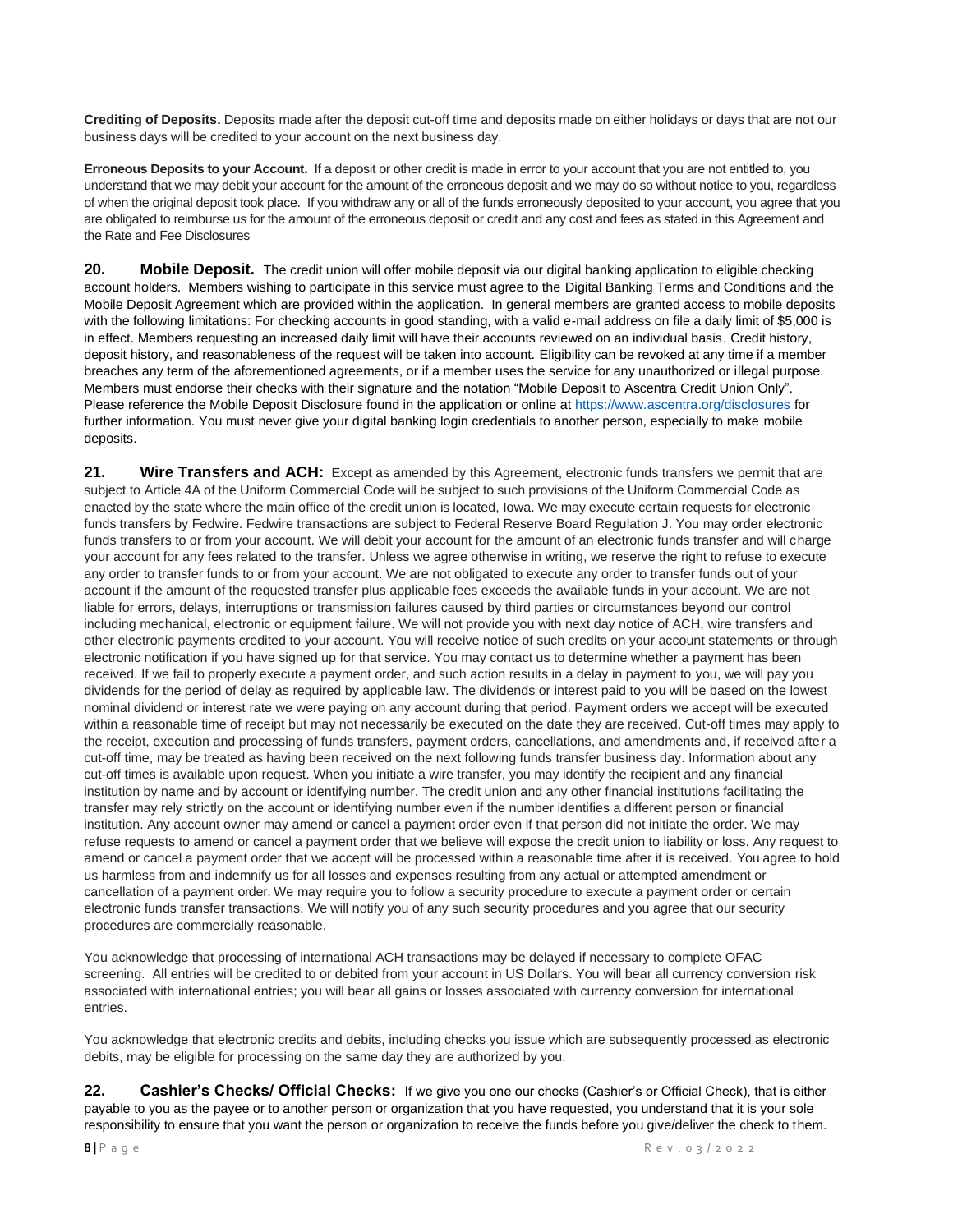You understand that if after you have given or delivered the check to them, and later decide you do not want that person or organization to received payment for the check, for whatever reason, we will not be able to stop payment on the check. If you have any doubt about the transaction, do not give or deliver the check to the payee since we will not be able to refuse to pay the check. If you receive a check from us and decide to not use it, you may return it to us and ask for a refund of the check. If one of our checks in your possession is purportedly lost, stolen or destroyed, you agree to sign an affidavit stating that fact and wait 91 days from the date of the check to receive a replacement check for the one that was lost stolen or destroyed. If you purportedly do not receive one of our checks that was sent or mailed to you, you agree to sign a statement or notice prior to receiving a replacement check.

The credit union has chosen to put a "void after six months" restriction on all cashier's and official checks. Upon expiration of the six months, the credit union will consider the item stale dated and will prevent it from clearing the corporate account. We will attempt to contact you in order to determine your intentions. You may have the check re-issued to the original party or if the check is no longer needed you may receive the funds back by signing an indemnity / hold harmless agreement. Failure to respond to the credit union's attempts to clear up this matter will result in the funds being placed in the escheatment process. This escheatment process carries monthly fees which will diminish the value of the item. See the Rate and Fee Disclosure for more information.

**23. Pledge/Statutory Liens:** You each agree that we may (without prior notice and when permitted by law) charge against and deduct from this account any due and payable debt any of you owe us now or in the future. If this account is owned by one or more of you as individuals, we may set off any funds in the account against a due and payable debt a partnership owes us now or in the future, to the extent of your liability as a partner for the partnership debt. If your debt arises from a promissory note, then the amount of the due and payable debt will be the full amount we have demanded, as entitled under the terms of the note, and this amount may include any portion of the balance for which we have properly accelerated the due date. In addition to these contract rights, we may also have rights under a "statutory lien." A "lien" on property is a creditor's right to obtain ownership of the property in the event a debtor defaults on a debt. A "statutory lien" is one created by federal or state statute. If federal or state law provides us with a statutory lien, then we are authorized to apply, without prior notice, your shares and dividends to any debt you owe us, in accord with the statutory lien. Neither our contract rights nor rights under a statutory lien apply to this account if prohibited by law. For example, neither our contract rights nor rights under a statutory lien apply to this account if: (a) it is an Individual Retirement Account, or (b) the debt is created by a consumer credit transaction under a credit card plan (but this does not affect our rights under any consensual security interest), or (c) the debtor's right of withdrawal arises only in a representative capacity, or (d) setoff is prohibited by the Military Lending Act or its implementing regulations. We will not be liable for the dishonor of any check or draft when the dishonor occurs because we charge and deduct an amount you owe us from your account. You agree to hold us harmless from any claim arising as a result of our exercise of our right to repayment.

**24. Credit Union Liability:** If we do not properly complete a transaction according to this Agreement, we will be liable for your losses or damages not to exceed the amount of the transaction, except as otherwise provided by law. We will not be liable if: (1) your account contains insufficient funds for the transaction; (2) circumstances beyond our control prevent the transaction; (3) your loss is caused by you or another financial institution's negligence; or (4) your account funds are subject to legal process or other claim. We will not be liable for consequential damages, except liability for wrongful dishonor. We exercise ordinary care if our actions or non-actions are consistent with applicable state law, Federal Reserve regulations and operating letters, clearinghouse rules, and general financial institution practices followed in the area we serve. You grant us the right, in making payments of deposited funds, to rely exclusively on the form of the account and the terms of this Agreement. Any conflict between what you or our employees may say or write will be resolved by reference to this Agreement.

**25. Legal Actions Affecting Your Account**: If your account is subject to legal action such as levy, garnishment attachment or other court order, we may pay out funds from your account according to that legal action or alternatively place a hold on the funds in the account until the matter is resolved. Unless otherwise prohibited, all legal actions are secondary to our contractual security interest and statuary lien rights in your account. You understand and agree that you will be charged a research fee for any time spent by our employees addressing: 1) any legal, regulatory or governmental action initiated by any person and/or private or government organization against you or your account(s) or for information concerning you or the account(s); or 2) any claim made by you for any transaction that is determined to be authorized as stated in the Rate and Fee Disclosures. To protect your and our interests, if we need to seek legal or other professional advice to review a levy, garnishment, attachment or other court order that affects your account, a service or transaction, you agree to pay all costs and expense, including reasonable attorney fees, incurred for the review of that levy, garnishment, attachment or court order. Your further agree that all costs and expenses of such review may be deducted from your account and that you will be responsible for any additional amount owed according to the terms of this agreement.

**26. Notices: Name or Address Changes**. You are responsible for notifying us of any address or name change. The credit union is only required to attempt to communicate with you at the most recent address you have provided to us. We may require all name and address changes to be provided in writing. If we attempt to locate you, we may impose a service fee as set forth in the Truth-in-Savings Disclosure or Schedule of Fees and Charges.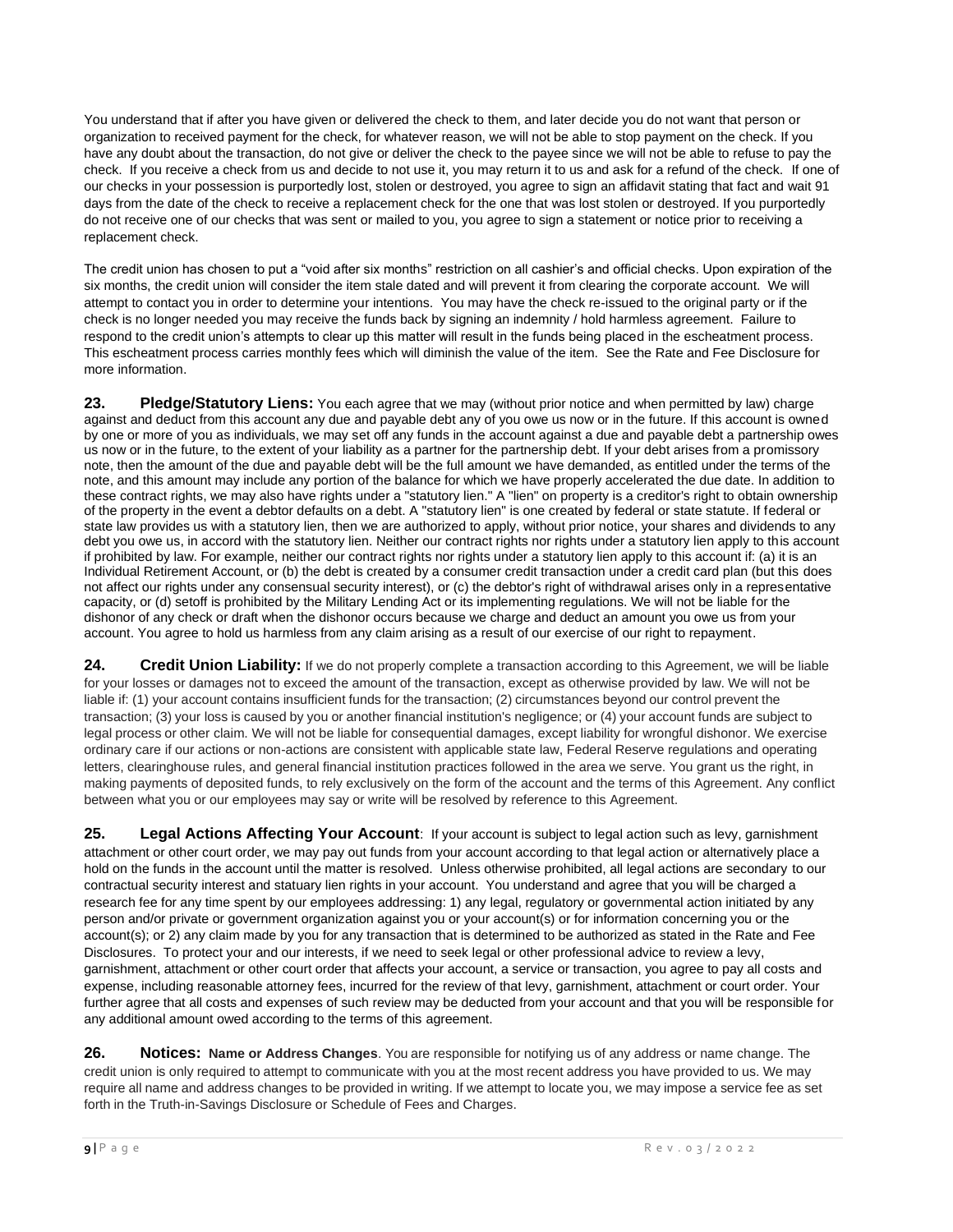**Notice of Amendments.** Except as prohibited by applicable law, we may change the terms of this Agreement. We will notify you of any change in terms, rates, or fees as required by law. You understand and acknowledge that you can obtain the most recent version of this Agreement and all our disclosures by contacting us during business hours or at any time from our website at www.ascentra.org. We reserve the right to waive any term in this Agreement. Any such waiver shall not affect our right to future enforcement. In the event you do not want to be obligated to any change we make to the Agreement, you understand that you may always close your account and/or terminate your membership with us at any time we are open for business.

**Effect of Notice.** Any written notice you give us is effective when we receive it. Any written notice we give to you is effective when it is deposited in the U.S. mail, postage prepaid and addressed to you at your statement mailing address. Notice to any account owner is considered notice to all account owners. For multiple owner and multiple trustee accounts, you agree that notice to one owner or trustee is notice to all owners or trustees.

**Electronic Notices.** If you have agreed to receive notices/statements electronically, we may send you notices electronically and discontinue mailing paper notices to you until you notify us that you wish to reinstate receiving paper notices.

**27. Exceptions to this Agreement:** To provide you with the best service possible and when it serves the best interest of all members of our credit union, you agree that we may make exceptions to (waive) any term of this Agreement. You also understand and agree that if we make an exception to this Agreement it does not affect our right to rely on and/or use (apply) any term of this Agreement in the future.

**28. Dormant/Inactive Accounts:** If you have not made any transactions on any of the subshare or loans under an account number for a period of 12 months, we may classify your account as inactive / dormant. Unless prohibited by applicable law, we may charge a service fee, as set forth in the Fee Schedule, for processing and maintaining your inactive account. If we impose a fee, we will notify you, as required by law, at your last known address. You authorize us to transfer funds from another account of yours to cover any service fees, if applicable. Inactive fees will be waived for accounts with aggregate share balances of more than \$500 or for members under the age of 18.

**Inactive Checking Accounts:** For your benefit and for that of the credit union, checking accounts that have been inactive for six months or longer may be closed and access devices deleted. Remaining funds, if any, will be transferred to the base share account.

**Inactive Sub-Shares:** Sub-share accounts that have been inactive for six months or longer may be closed and funds transferred to the base share account.

**29. Abandoned Accounts:** If there has been no activity on your account(s) for a period of time and we are unable to contact you (your mail is being returned), we reserve the right to transfer the account funds to an accounts payable and to suspend any further account statements. While in this abandoned status there will be a monthly escheatment processing fee. This will continue until the funds are either fully depleted or they are sent to the appropriate state agency. Funds in abandoned accounts will be reported and remitted in accordance with state law. Once funds have been turned over to the state, we have no further liability to you for such funds and if you choose to reclaim such funds, you must apply to the appropriate state agency.

**30. Closing your Account & Terminating Services:** We may terminate your account at any time without notice to you or may require you to close your account and apply for a new account if: (1) there is a change in owners or authorized signers; (2) there has been a forgery or fraud reported or committed involving your account; (3) there is a dispute as to the ownership of the account or of the funds in the account; (4) any checks or drafts are lost or stolen; (5) there are excessive returned unpaid items not covered by an overdraft protection plan; (6) there has been any misrepresentation or any other abuse of any of your accounts; or (7) we reasonably deem it necessary to prevent a loss to us. You may terminate your account by giving written notice. We are not responsible for payment of any check, draft, withdrawal, or other item after your account is terminated; however, if we pay an item after termination, you agree to reimburse us. You may also terminate your membership by withdrawing your minimum required membership share, if any, and closing all your accounts. You may be denied services for causing a loss to the credit union or you may be expelled for any reason as allowed by applicable law.

**Temporary Restriction:** We may temporarily restrict services if you have violated the membership agreement including your obligation to keep us informed of your contact information and/or failure to respond to our attempts at contact as it relates to your accounts, including loan accounts.

**31. Expulsion:** You understand and agree that members who have had their account closed for failure to maintain a minimum share balance, inactivity, causing the credit union a loss, misrepresentation or other abuse of the account, fraud or forgery or for being physically or verbally abusive to credit union members or staff will be expelled from membership. This process is done monthly by the credit union board of directors without prior notice to the member. Members may reapply for membership and will be considered provided they meet the terms and conditions under the then current Agreement.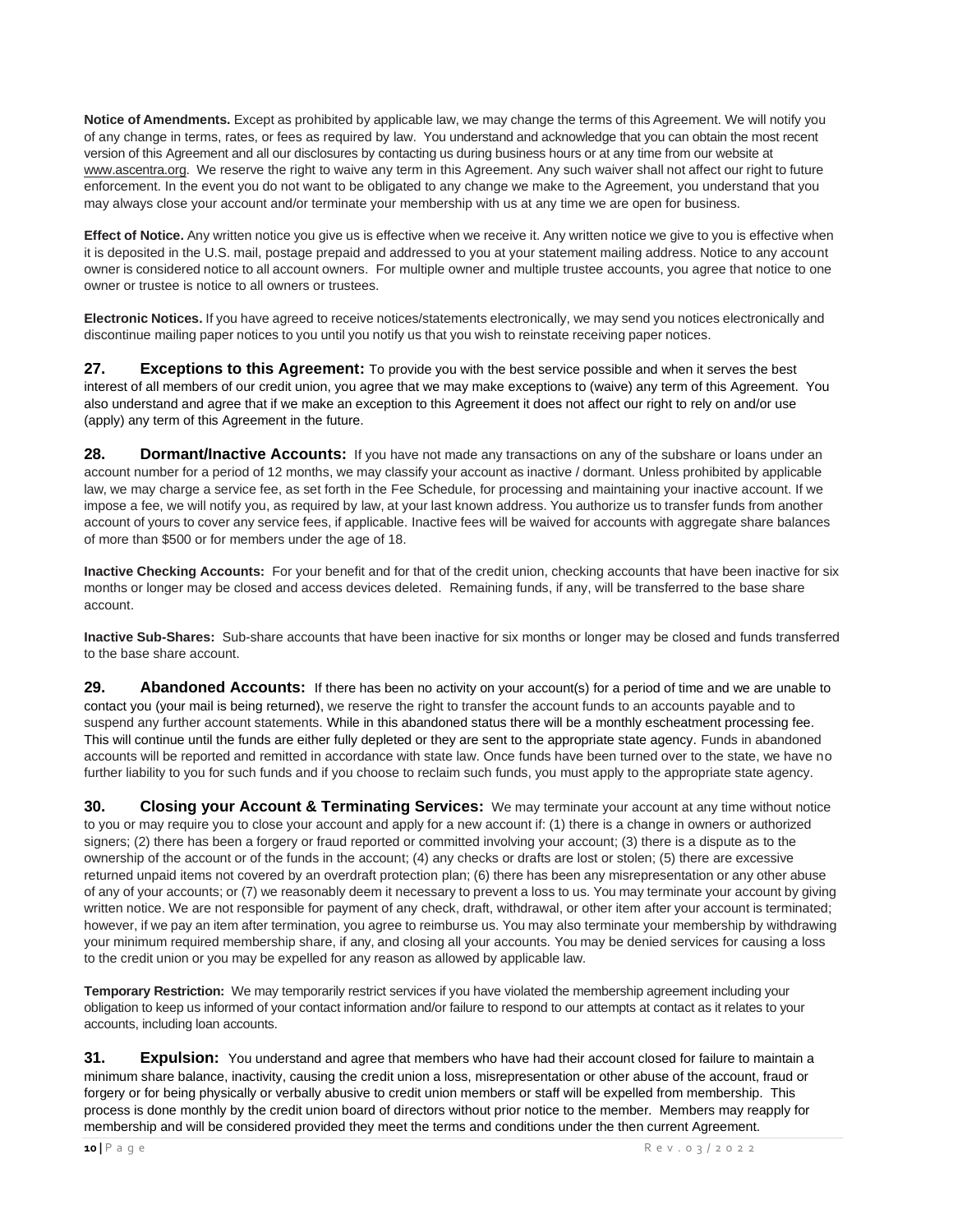**32. Deceased Account Owners, Claims and Transactions:** We may continue to honor all transfer orders, withdrawals, deposits and other transactions on an account until we know of a member's death. Once we know of a member's death, we may pay checks or drafts or honor other payments or transfer orders authorized by the deceased member for a period of ten (10) days after that date unless we receive instructions from any person claiming an interest in the account to stop payment on the checks, drafts or other items. We may require anyone claiming a deceased owner's account funds to indemnify us for any losses resulting from our honoring that claim. This Agreement will be binding upon any heirs or legal representatives of any account owner.

**33. Statements**: **Contents.** If we provide a periodic statement for your account, you will receive a periodic statement of transactions and activity on your account during the statement period as required by applicable law. If a periodic statement is provided, you agree that only one (1) statement is necessary for joint accounts. For share draft or checking accounts, you understand and agree that your original check or draft, when paid, becomes property of the credit union and may not be returned to you, but copies may be retained by us or by payable through financial institutions and made available upon your request. You understand and agree that statements are made available to you on the date they are sent to you. You also understand and agree that checks, drafts or copies thereof are made available to you on the date the statement is sent to you, even if the checks or drafts do not accompany the statement.

**Examination.** You are responsible for promptly examining each statement upon receiving it and reporting any irregularities to us. If you fail to report any irregularities such as forged, altered, unauthorized, unsigned, or otherwise fraudulent items drawn on your account, erroneous payments or transactions, or other discrepancies reflected on your statement within 33 days of the date we sent the statement to you or as provided by law, we will not be responsible for your loss. We also will not be liable for any items that are forged or altered in a manner not detectable by a reasonable person, including the unauthorized use of a facsimile signature machine.

**Notice to Credit Union.** You agree that the credit union's retention of checks or drafts does not alter or waive your responsibility to examine your statements or the time limit for notifying us of any errors. The statement will be considered correct for all purposes and we will not be liable for any payment made or charged to your account unless you notify us in writing within the above time limit for notifying us of any errors. If you fail to receive a periodic statement, you agree to notify us within 14 days of the time you regularly receive astatement.

**34. Severability:** If a court holds any portion of this Agreement to be invalid or unenforceable, the remainder of this Agreement shall not be invalid or unenforceable and will continue in full force and effect. All headings are intended for reference only and are not to be construed as part of the Agreement.

**35. Account Insurance Coverage:** We are committed to providing a safe and sound capital structure through the retention of earnings to assure the protection of our members' savings and deposits. In addition to the strength of our capital, members' funds are insured at a minimum of \$250,000 per member-depositor by the National Credit Union Share Insurance Fund (NCUSIF).

**36. Special Account Instructions.** You may request that we facilitate certain trust, will, or court-ordered account arrangements. However, because we do not give legal advice, we cannot counsel you as to which account arrangement most appropriately meets the specific requirements of your trust, will, or court order. If you ask us to follow any instructions that we believe might expose us to claims, lawsuits, expenses, liabilities, or damages, whether directly or indirectly, we may refuse to follow your instructions or may require you to indemnify us, post a bond or provide us with other protection. Account changes requested by you, or any account owner, such as adding or closing an account or service, must be evidenced by a signed membership document and accepted by us.

**37. Account Rates and Fees**. We pay account earnings and assess fees against your account as set forth in the Truth-in-Savings Disclosure or Schedule of Fees and Charges. We may change the Truth-in-Savings Disclosure or Schedule of Fees and Charges at any time and will notify you as required by law.

**38. Enforcement:** You are liable to us for any losses, costs or expenses we incur resulting from your failure to follow this Agreement. You authorize us to deduct any such losses, costs or expenses from your account without prior notice to you. If we bring a legal action to collect any amount due under or to enforce this Agreement, we shall be entitled, subject to applicable law, to payment of reasonable attorney's fees and costs, including fees on any appeal, bankruptcy proceedings, and any post-judgment collection actions.

**39. Friends and Family Fraud:** If a family member, friend or one of your employees uses your account to write a check payable to any person or organization, you authorize the signature, completion and payment of that check and agree that you will take responsibility for and address the matter to recover any loss for payment of the check with the family member, friend or employee. Likewise, should such family member, friend or your employee use an ATM, debit or credit card of yours associated